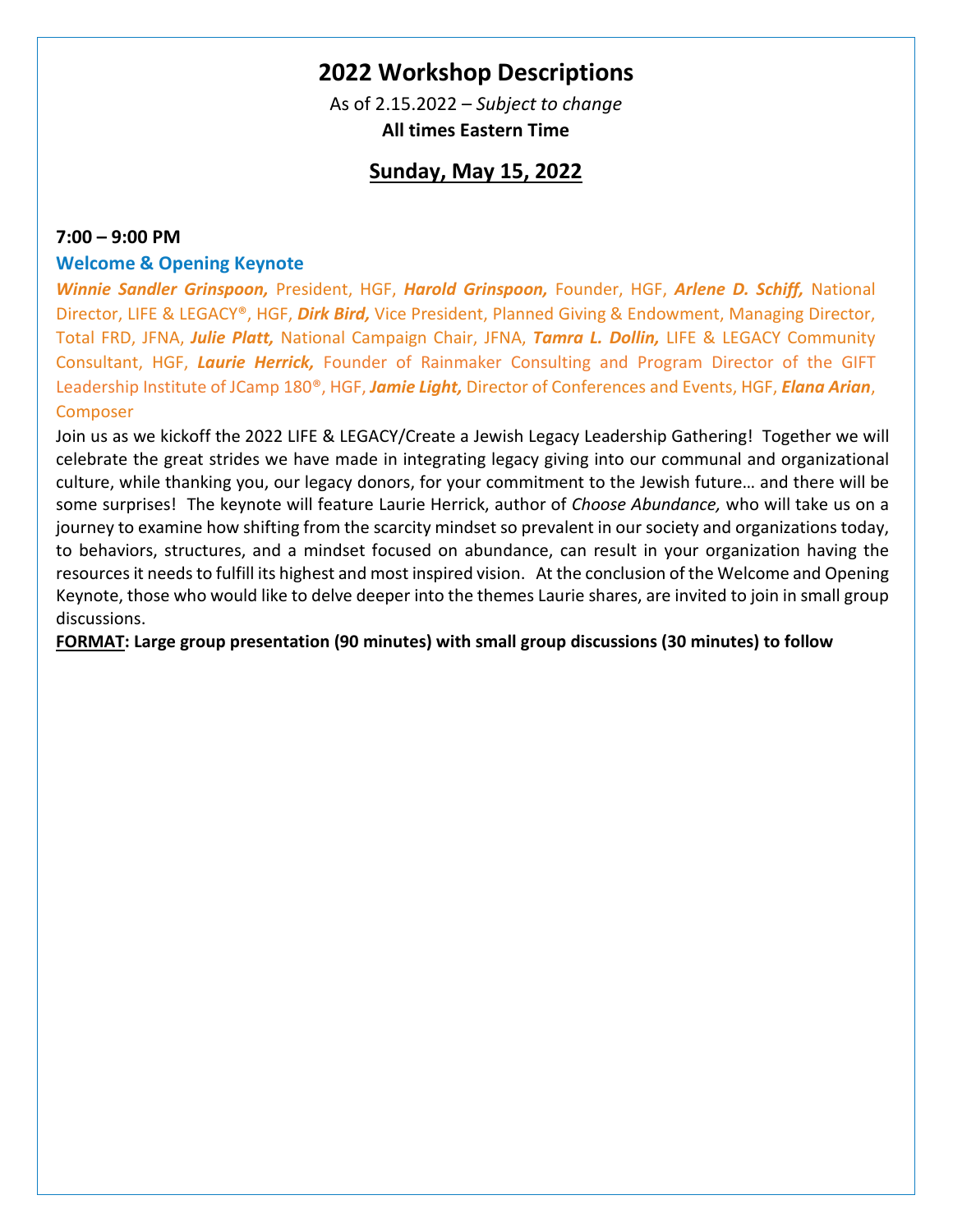# **Monday, May 16, 2022**

#### **10:00 AM – 11:30 AM**

# **Using Storytelling in Major and Legacy Fundraising: New Findings, Ancient Origins, and Practical Tips** *Russell James,* Professor of Personal Financial Planning, Texas Tech University

Connecting with a donor's life story in the right way can be a powerful trigger for legacy giving. But how do we do that? Professor James will share how understanding the ancient origins and the latest research on storytelling can lead to simple, effective, practical techniques that anyone can use to encourage major gifts and legacy commitments more effectively.

**FORMAT: Large group presentation (60 minutes) with small group discussions to dive deeper into the storytelling concepts presented (30 minutes)**

### **11:45 AM – 12:15 PM**

### **Marketing & Stewardship Best Practices**

### *Dena Morris Kaufman,* LIFE & LEGACY Community Consultant, HGF

Sharing ideas and learning from each other is a hallmark of the LIFE & LEGACY network. Join us to view a PowerPoint presentation of the best in marketing and stewardship ideas implemented by legacy teams and communities across North America. Come get inspired to try something new!

**FORMAT: Virtual PowerPoint presentation – no discussion**

### **12:30 – 1:45 PM**

# **The Art of Meaningful Legacy Conversations**

#### *Julia Riseman,* JCamp 180 Mentor, HGF

If you want to learn strategies to confidently engage in meaningful legacy conversations, and invite donors to join your organization's legacy society, this workshop is for you. Participants will learn easy-to-remember approaches to artfully guide deeply meaningful conversations that lead people to act. The workshop will cover the artistry of a legacy conversation, tips to know what to say and when, and how to adapt to either zoom or inperson meetings.

**FORMAT: Large group presentation (45 minutes) followed by small group discussions to dive deeper into the conversation concepts presented (30 minutes)** 

#### **12:30 – 1:45 PM**

#### **Starting Your Journey to Abundance**

*Laurie Herrick,* Author, Founder of Rainmaker Consulting and Program Director of the GIFT Leadership Institute of JCamp 180®, HGF

Recognizing and revealing abundance is a powerful first step to build and strengthen your organization's culture of philanthropy – the attitudes, actions and systems that reflect an understanding, respect, and responsibility for philanthropy's role in the success of your organization. Join Laurie Herrick, author of *Choose Abundance,* for this interactive skill building workshop that builds upon the concepts presented in Sunday evenings Welcome & Opening Keynote. Laurie will start you on your journey to uncover what you have in abundance, how to discover the abundance in others, and how building deeper partnerships with community members can secure the resources your organization needs to fulfill its highest and most inspired vision.

**FORMAT: Large group presentation (45 minutes) followed by small group discussions to dive deeper into the abundance concepts presented (30 minutes)**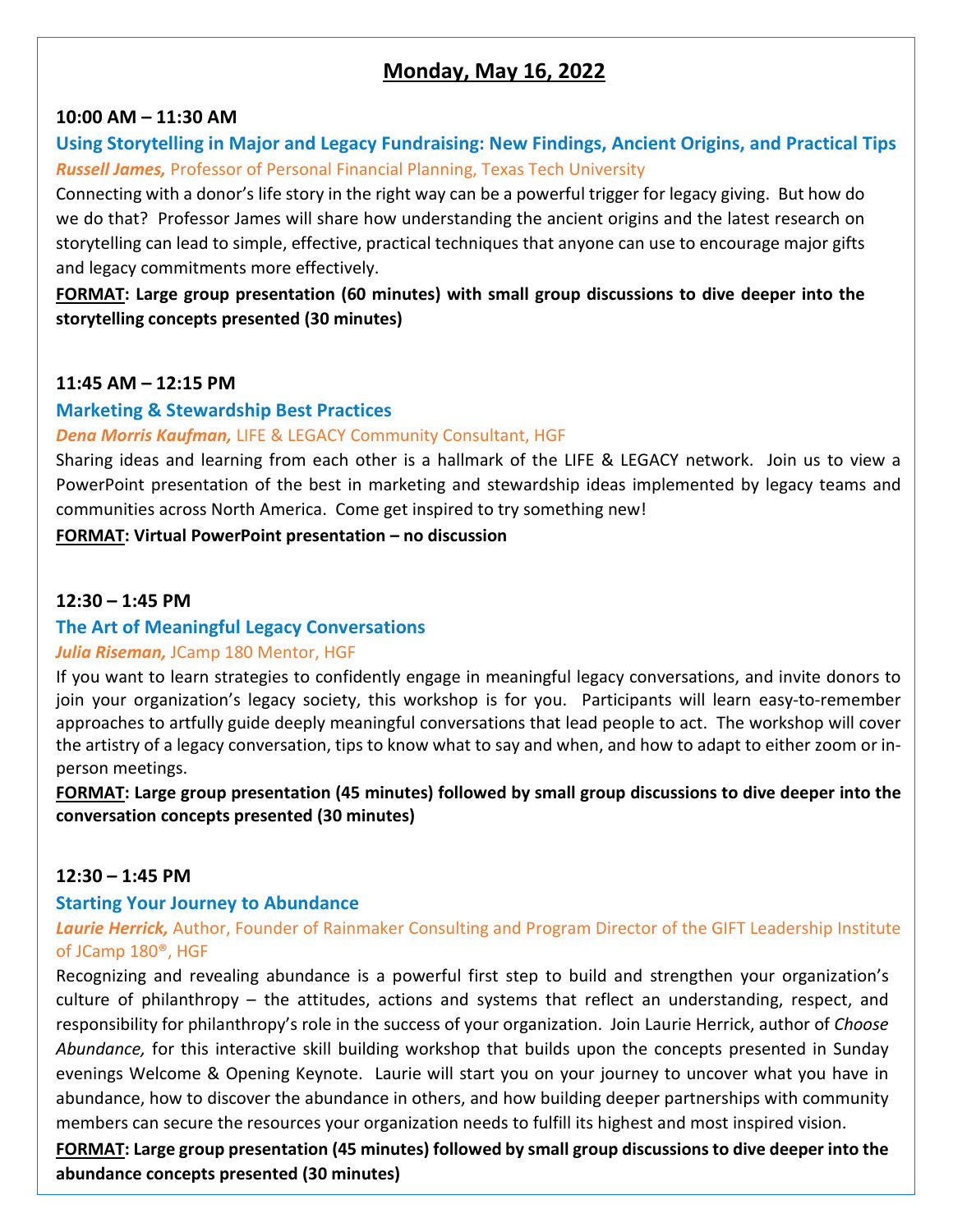## **2:15 – 3:30 PM**

# **Navigating Challenging Legacy Conversations**

# *Nanette Fridman,* Founder & President, Fridman Strategies, Inc.

Are you anxious about encountering challenging legacy conversations with donors? In this interactive workshop, we will explore some of the most common, difficult topics and learn ways to handle these conversations while deepening your relationships with donors at the same time. Don't let fear prevent you from engaging in meaningful legacy conversations. Learn how to use different tools such as active listening, open questions, focusing on conceptual agreement, and examples to navigate. Bring your challenges and wisdom to share!

**FORMAT: Large group presentation (45 minutes) followed by small group discussions to dive deeper into navigating challenging legacy conversations (30 minutes)**

# **4:00 – 5:15 PM**

# **The Formalization Conversation (A Moderated Panel)**

*Dirk Bird,* Vice President, Planned Giving & Endowment, Managing Director, Total FRD, JFNA, *Beverly Bachrach*, Chief Philanthropy Officer, David Posnack Jewish Community Center, *David Chaifetz*, Legacy Team Leader, Temple Beth Sholom, Sarasota-Manatee, FL, **Dana** *Rubin,* Development Director, Jewish Family and Children Services of Minneapolis, *Jeri Zimmerman,* Executive Director, Jewish Federation of Lehigh Valley,

What are the best strategies to move a donor from a legacy commitment to legally putting this commitment in place? Join us for this panel discussion exploring the approaches used by different organizations to encourage the formalization of legacy gifts.

**FORMAT: Large group presentation (45 minutes) followed by small group discussions to dive deeper into formalization strategies (30 minutes)** 

#### **6:00 – 7:00 PM**

#### **Focus Groups by Organizational Type**

Focus groups provide an opportunity for attendees to get together with peers from similar types of organizations to celebrate successes, share best practices, and brainstorm around challenges. Don't miss this opportunity to network with colleagues in small group discussions! Groups include: **Camps, Chabad, Conservative congregations (with membership less than 250), Conservative Congregations (with members more than 250+), Orthodox Congregations, Reform Congregations (with membership less than 250), Reform Congregations (with membership more than 250+), Congregations (other than Reform, Conservative, Orthodox & Chabad), Day School (Preschool – High School), Jewish Community Foundation Directors, Jewish Education Agencies, Jewish Federation Senior Staff (Execs, Development Directors), LIFE & LEGACY® Community Legacy Coordinators, Hillel, Holocaust Education, Historical Societies/Museums, JCC, Jewish Family Service type organizations, Jewish Federation Staff (Non-Senior Staff), Other Social Service Organizations, Senior Living Facilities.** Register for the focus group that most closely aligns with your organizational type.

#### **FORMAT: Breakout room discussions**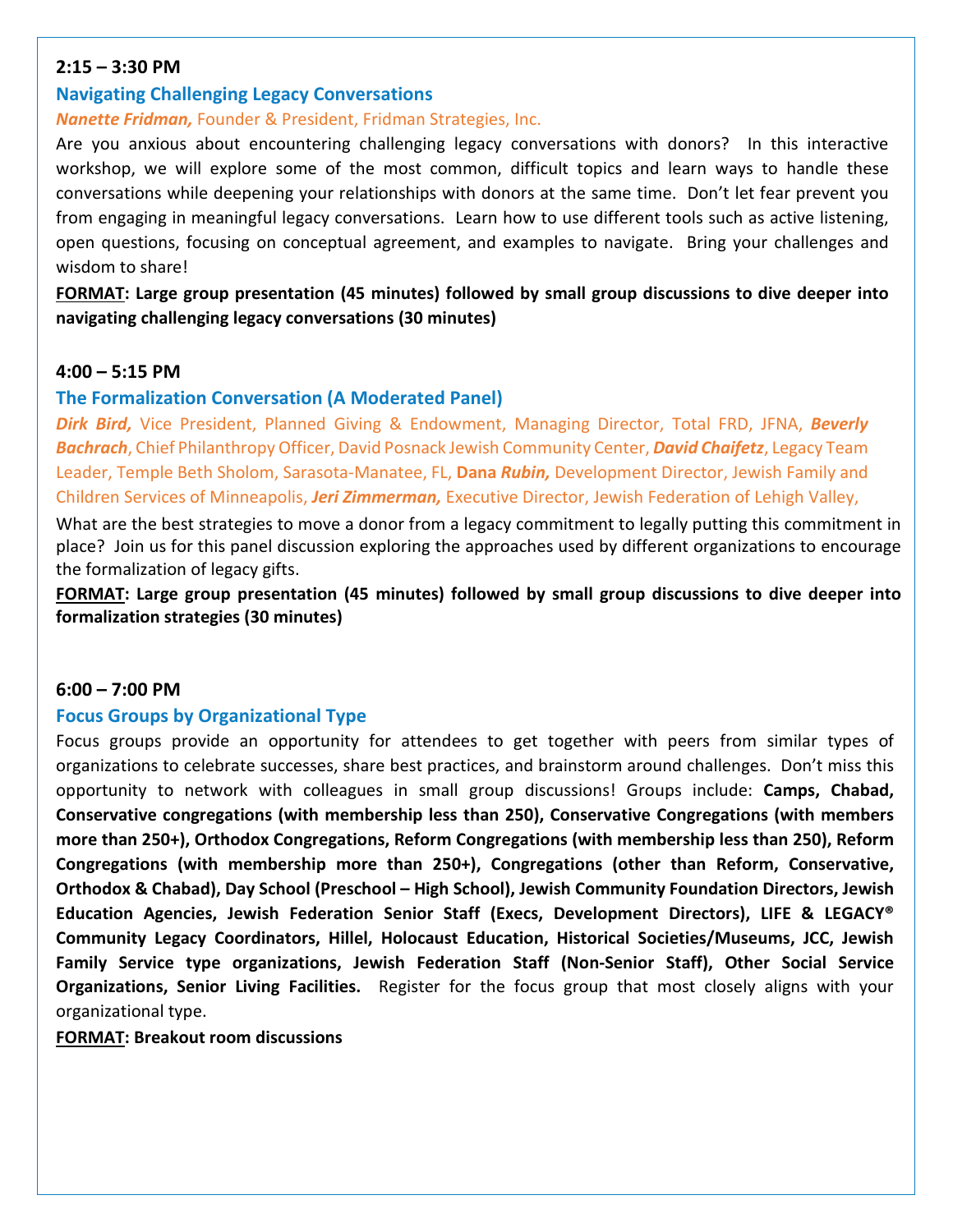# **7:30 – 8:45 PM**

# **Keynote: Legacy in a Time of Change**

# *Daniel Held, Chief Program Officer, UJA Federation of Greater Toronto*

The Jewish community of Toronto is experiencing a moment of transformative change. Amidst the disruptions due to COVID-19, the community is orchestrating a change in their culture of philanthropy, building both grassroots support and mega philanthropy, expanding both annual campaigns and endowments. Join us for a moderated discussion with Daniel Held, the Federation professional who has been championing this work, as he shares the structure his community is building and his learnings – both positive and negative. Leading through change is the focus of this keynote – identifying the right partners, trying new ideas, creating multiple opportunities for donors to participate at any level. The inspiring lessons Daniel will share are replicable in communities of all sizes.

**FORMAT: Large group presentation (45 minutes) followed by small group discussions to dive into the learnings shared from Toronto's effort to change their culture of philanthropy (30 minutes)**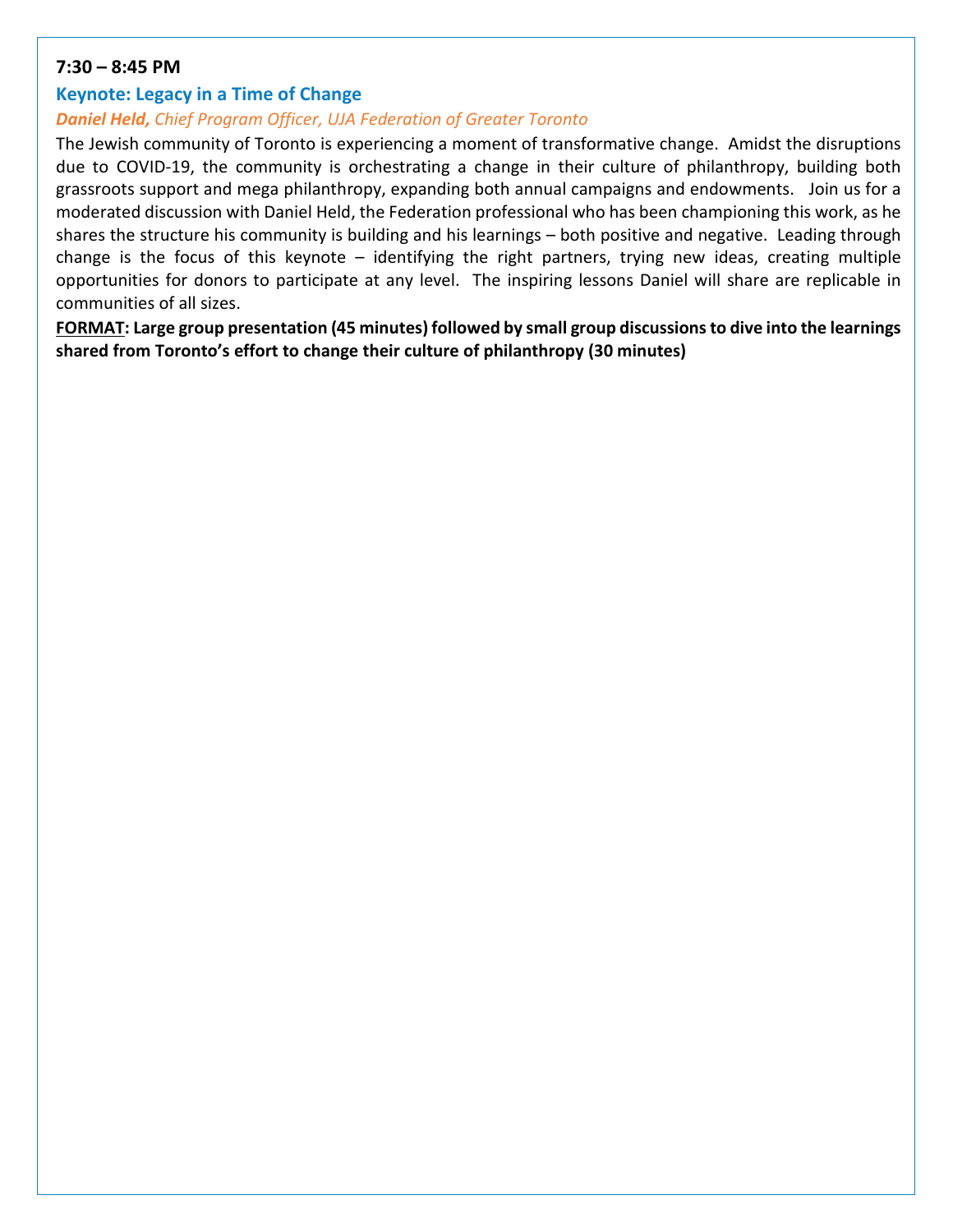# **Tuesday, May 17, 2022**

#### **12:00 – 1:00 PM**

### **Focus Groups by Area of Interest**

Focus groups provide an opportunity for attendees to discuss topics of similar interest with peers, to share best practices and brainstorm around challenges. Don't miss this opportunity to network with colleagues in small group discussions! Share your wisdom and learn from others. Areas of interest include: **Legacy Marketing, Donor Stewardship, Legacy Team Management, Board Engagement, Legacy Giving for Membership Organizations (JCC, synagogues, etc.), and Formalization**

**FORMAT: Breakout room discussions**

# **1:30 – 2:45 PM**

# **Think Big! Expand Your Legacy Giving Outreach and Acquire New Donors**

#### *Patrick Schmitt,* Co-CEO, FreeWill

How can you reach beyond your initial legacy donors? Reaching your oldest community members who are already thinking about how to leave a legacy and connecting with younger, charitable, and impact-oriented donors is crucial to your ability to secure the future for the next generation. Join Patrick Schmitt, Co-CEO of *FreeWill,* to learn about key demographic trends impacting legacy giving, and how to reach out to a wide group of supporters. Patrick is an innovator in the legacy giving field and his personable style makes it easy to ask questions and benefit from his and FreeWill's experience.

**FORMAT: Large group presentation (45 minutes) followed by small group discussions to further discuss current trends and how you and your legacy team can think bigger (30 minutes)**

### **3:15 – 4:30 PM**

# **Engaging Next Generation Donors in Your Legacy Initiative and More**

#### *Sharna Goldseker, Founder, 21/64*

Join us for this informative and lively workshop featuring *Generation Impact* co-author Sharna Goldseker, today's leading expert on multigenerational and next generation philanthropy. Sharna will share seminal, firstof-its-kind research on this highly influential population, offer suggestions for how best to engage these next generation donors and family members, provide insight into how next gen donors are initiating important multigenerational conversations, as well as how they are using all the tools in their philanthropic toolbox for impact. *This session will not be recorded s*o don't miss this opportunity to learn how to engage this next generation of donors who are inheriting wealth, as well as amassing their own resources and choosing to be philanthropic earlier in their lives than previous generations.

**FORMAT: Large group presentation (45 minutes) followed by small group discussions to dive deeper into the information presented (30 minutes)**